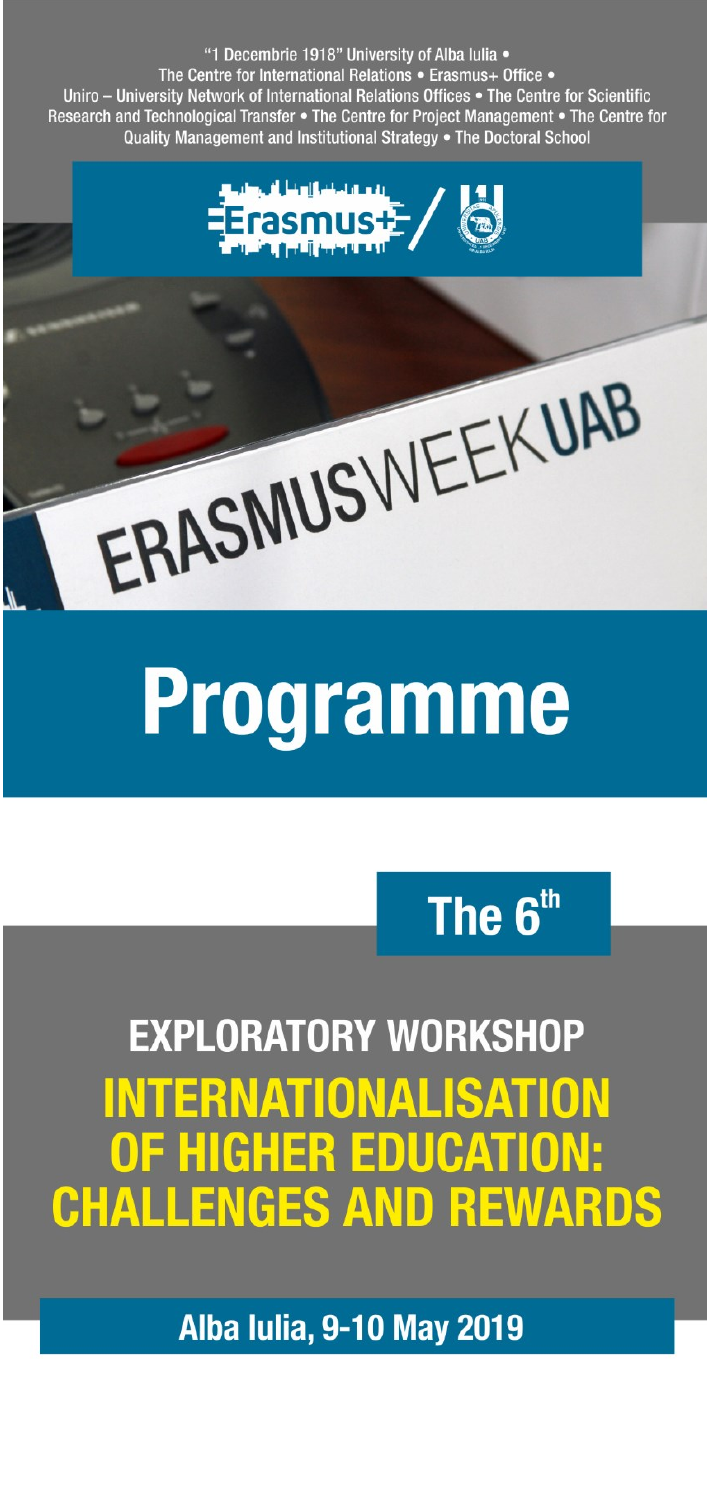## **Workshop aims:**

- Finding better ways to manage institutional processes and communication in relation to internationalisation;
- Enhancing the communication component of the internationalisation strategy through promoting mobility programs, university programs, facilities, opportunities and internationalisation aspects;
- Analysing the institutional means through which universities can embed in their internationalisation strategies the recommendations of the European Commission regarding international student and staff mobility; the internationalisation and improvement of curricula and digital learning; and strategic cooperation, partnerships and capacity building.

Higher education institutions engage in internationalisation for a variety of reasons, and generally several different drivers are concurrently at work:

- To prepare students for 'global citizenship';
- To prepare students for the global workforce;
- To enhance the quality of teaching and research;
- To strengthen institutional capacity;
- To enhance prestige and visibility;
- To generate revenue;
- To contribute to local or regional economic development;
- To contribute to knowledge production on global issues;
- To solve global problems;

# **Workshop agenda:**

Based on the aims we set forth in organizing the workshop, we welcome individual presentations in the following areas:

## I. *International mobility of students and staff*

- **Models of mobility** in an increasingly global education market;
- **Fair and formal recognition for competences** gained abroad for internationally mobile students, researchers and staff;
- **The Global Erasmus+:** International Credit Mobility and it's challenges;
- Impact on **employability** of international mobility of students, academic and transversal skills, the **social benefits** of international mobility at the individual, institutional and societal level;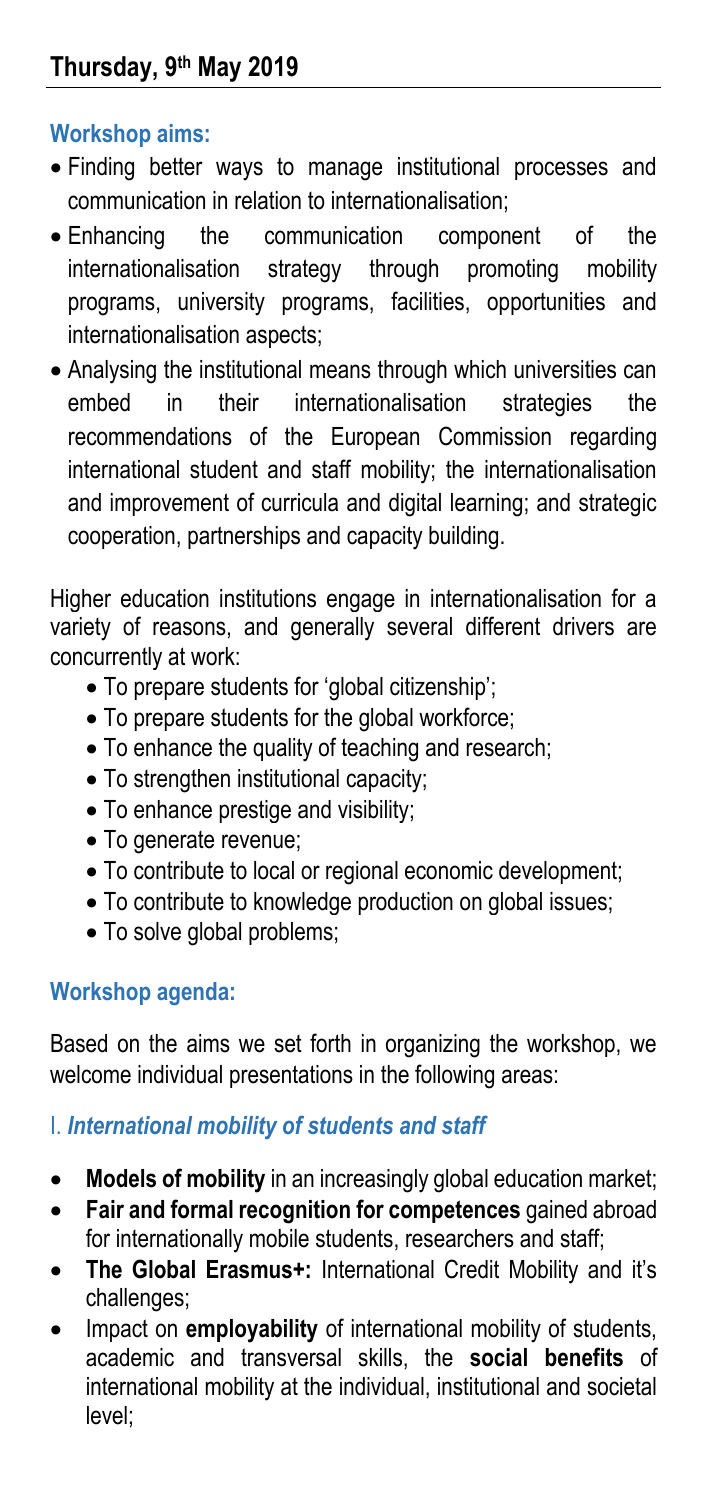- Support to HEI's to increase their international profile through appropriate **rules on immigration** of **third-country nationals;**
- Developing internationalisation strategies to include a strong student, researcher and staff mobility component, supported by a quality framework including **guidance and counselling services;**

## II. *Internationalisation at home and digital learning*

- The need for **internationalisation strategies**: global demand for higher education;
- Opportunities offered to students, researchers and staff to develop **language skills and intercultural competencies;**
- Practical ways of including an '**intercultural dimension**' in the **internationalisation of teaching, learning** and **research**;
- Developing **international curricula** for the benefit of both nonmobile and mobile learners;
- Developing opportunities for international collaboration via **online learning** and expanding the use of **ICTs** and **Open Education Resources;**

## III. *Strengthening strategic cooperation, partnerships and capacity building*

- Strengthening the capacity of higher education and research to address global challenges by engaging in **innovationorientated international partnerships and alliances;**
- Providing entrepreneurial and innovative curricula including transferable skills, and creating **international training opportunities;**
- Addressing obstacles for the development and implementation of **joint and double degree programmes;**
- Ensuring coherence between **internationalisation strategies**  and **EU development cooperation policies** by considering the principles of **equity** and **partner country ownership**.

## **09.30 – 10.30, A9**

*Morning Session I:* **Building Institutional Support for Internationalisation**

Prof. Adela SOCOL, Ph.D, Legal Representative of "1 Decembrie 1918" University of Alba Iulia

TBD – ANPCDEFP

Assoc. Prof. Andreea MUNTEAN, Ph.D, Vice-rector for International Relations and Scientific Research – UAB Institutional Capacity for Internationalisation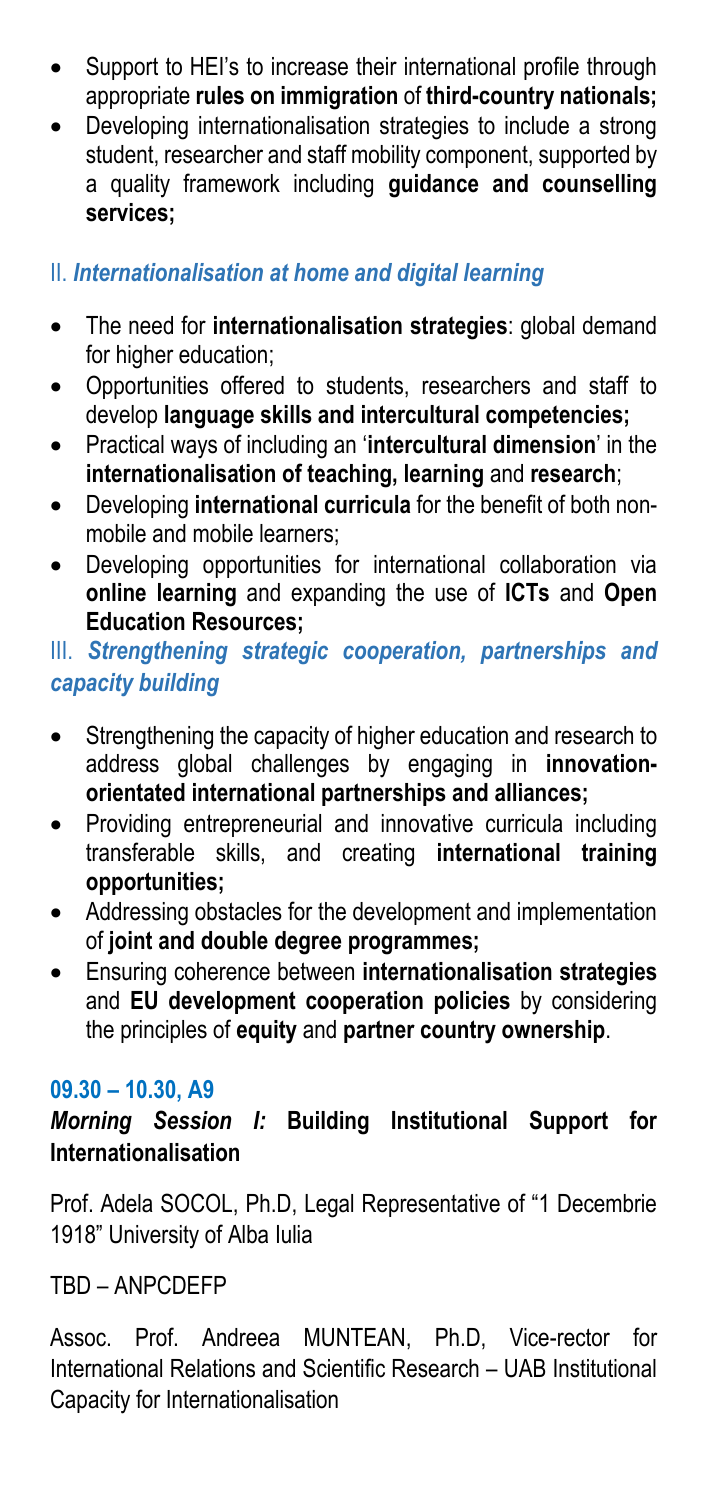#### **10.30 – 11.00, A9 Foyer** Coffee Break

#### **11.00 – 12.30, A9**

*Morning Session II***: Internationalisation in Romania: main policy trends**. Case study – UAB's Internationalisation strategy: main strengths and accomplishments, Assoc. Prof. Petru Stefan IONESCU, Ph.D, Director of the Centre for International Relations, "1 Decembrie 1918" University of Alba Iulia;

**Online tools for Erasmus**: UAB's Integrated online software for Erasmus Incoming Students; Online management system for student and staff selection; Integrated online software for Course Catalogue; Mobile Application for Erasmus+, Daniel Mihai Melinte, International Relations Officer, "1 Decembrie 1918" University of Alba Iulia.

#### **12.30 – 14.30, University restaurant**

*Lunch break*

### **14.30 – 16.00, Senate Hall 1**

*Thematic Area 1. International mobility of students and staff Parallel round table 1: Global Erasmus+: Effects of the Global Education Market: connections between internationalization, economic development and globalization. Global Mobility*

Moderator:

Presenters:

**16.00 – 16.30** *Coffee break*

**16.30 – 18.00** *Parallel round table 4: International perspectives of education: teaching approaches*

Moderator:

Presenters:

# **14.30 – 16.60, Senate Hall 1**

*Thematic Area 2. Internationalisation at home and digital learning* Parallel round table 2: *Internationalisation strategies: Why? Motives, Objectives, Obstacles* 

Moderator:

Presenters:

**16.00 – 16.30**